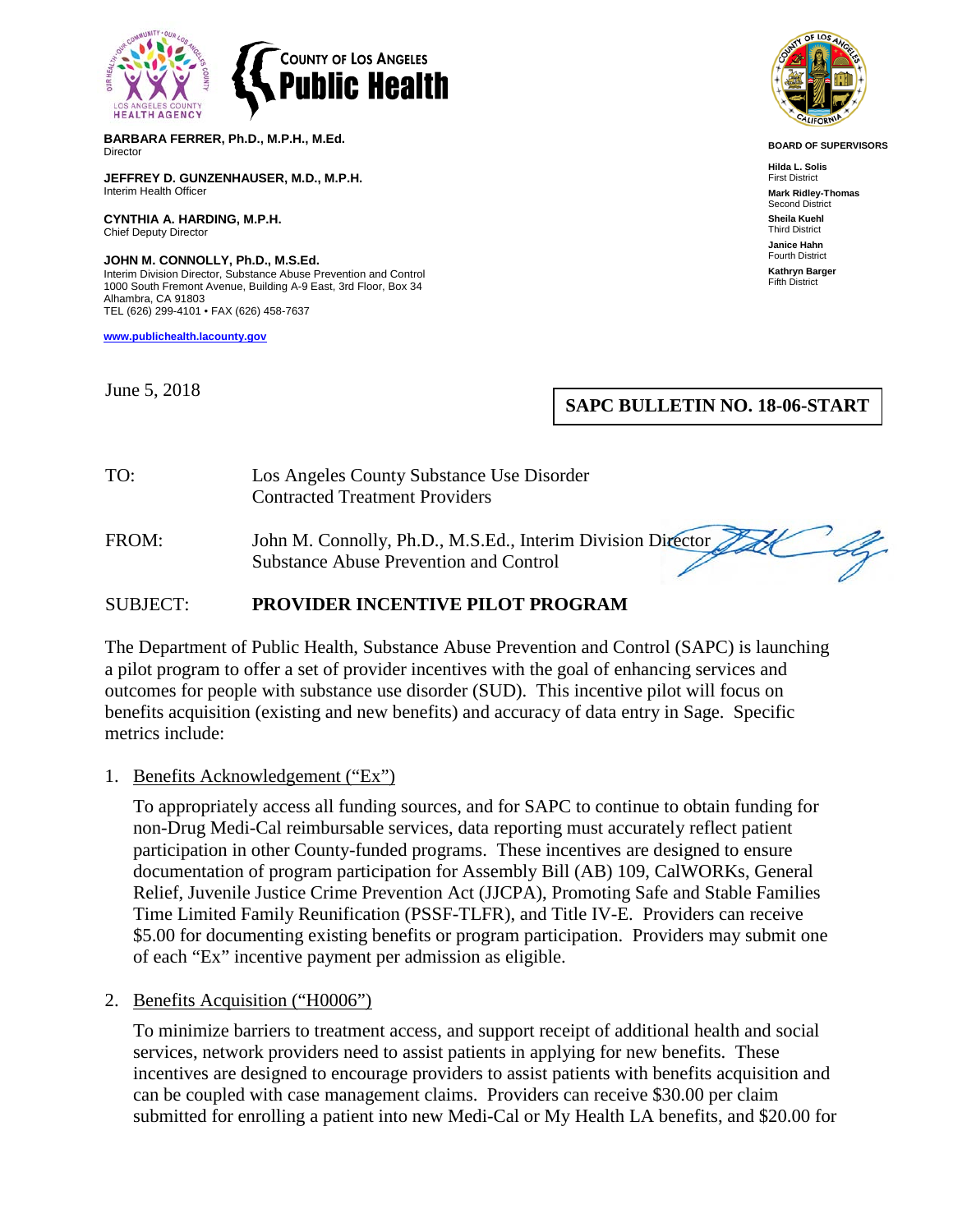CalWORKs or General Relief enrollment. Providers may submit one of each "H0006" incentive payment per patient, per network provider agency (not per site) as eligible.

Providers also need to assist patients who are eligible for Supplemental Security Income (SSI) or Social Security Disability Insurance (SSDI) to connect with the Countywide Benefits Entitlement Services Team (C.B.E.S.T.) located within each Service Planning Area (SPA) for application assistance.<sup>[1](#page-1-0)</sup> Eligible patients include individuals who are either over 65 years of age, or who have a physical or mental health condition causing disability. Connecting patients with the C.B.E.S.T. is considered an allowable case management service.

## 3. Timely Data Entry ("D")

Data quality and accuracy in the SUD electronic health record (EHR) is critical to minimizing errors in Sage. These incentives are designed to promote a shorter completion timeframe for the full California Outcome Measurement System (Cal-OMS)/Los Angeles County Participant Reporting System (LACPRS) admission and discharge datasets. Providers can receive \$10.00 per claim for the submission of the Cal-OMS/LACPRS full dataset entered within seven (7) days of admission date, and \$10.00 per claim for the submission of the Cal-OMS/LACPRS full dataset entered on the discharge date. Providers may submit one of each "D" incentive payment per admission/discharge as eligible.

## **INCENTIVE CLAIMS**

Incentive payment rates are applicable from December 1, 2017 to June 30, 2019 and apply to services rendered during that period. Incentives cannot be claimed for: (1) patients who were admitted before December 1, 2017; or (2) patients admitted on or after December 1, 2017 who were discharged before the claim was entered (except Cal-OMS/LACPRS discharge) as Cal-OMS/LACPRS data cannot be updated once a discharge has been finalized. Claims for patients enrolled as of May 30, 2018 must be entered by June 15, 2018. New admissions as of June 1, 2018 must be entered within 30 days of eligibility.

Providers may submit a claim for an incentive if the patient was admitted during the allowable period and meets the criteria as outlined in the [Provider Manual,](http://publichealth.lacounty.gov/sapc/NetworkProviders/Privacy/ProviderManual.pdf) this bulletin, and the updated [Rates and Standards Matrix.](http://publichealth.lacounty.gov/sapc/NetworkProviders/FinanceForms/RatesAndStandardsMatrixFY1718.pdf) SAPC will evaluate the outcomes of the pilot program to determine if the incentive program is continued, and/or if the incentives will change. SAPC may extend this policy beyond June 30, 2019, pending the outcomes of the pilot.

# **HOW TO SUBMIT INCENTIVE PAYMENTS**

Before submitting an incentive claim, the Network Provider must verify that the patient meets the "Eligibility" criteria and that the "Pre-Claim Submission Requirement" information was updated in Sage as outlined below:

<span id="page-1-0"></span><sup>&</sup>lt;sup>1</sup> C.B.E.S.T. locations include: SPA 1 – The Catalyst Foundation (661-948-8559; SPA 2 – Tarzana Treatment Centers (818-342-5897 ext. 2157; SPA 3 – Volunteers of America (626-593-2364); SPA 4 – Volunteers of America (213-334-1633); SPA 5 – St. Joseph Center (310-399-6878); SPA 6 – Special Services for Groups (323-432-4399); SPA 7 – People Assisting the Homeless (562-373-5264); and SPA 8 – Lutheran Social Services (562-599-1321).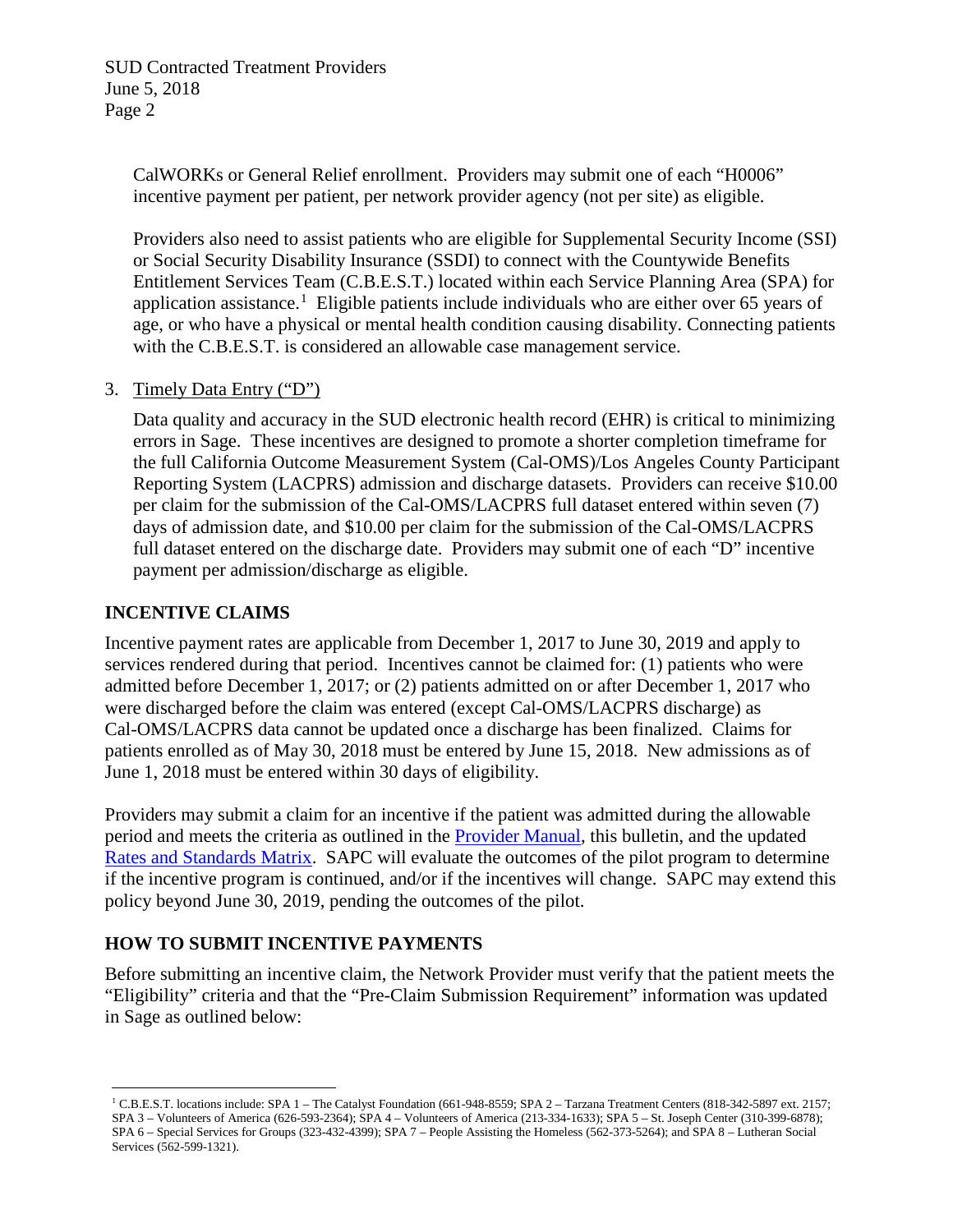| <b>HCPCS</b> | <b>Description</b>                          | Rate   | <b>Eligibility</b>                                                                         | <b>Pre-Claim Submission Requirement</b>                                                                                                                                                                                              |
|--------------|---------------------------------------------|--------|--------------------------------------------------------------------------------------------|--------------------------------------------------------------------------------------------------------------------------------------------------------------------------------------------------------------------------------------|
| $Ex-AB$      | AB 109 Case<br><sub>or</sub><br>PB Number   | \$5.00 | Any adult who is an<br>AB 109 participant<br>before admission.                             | In the Cal-OMS/LACPRS Admission Form,<br>select AB 109 or Prop 47 in "Other Funding<br>Programs" field, then AB 109 Case Number or<br>AB 109 PB number will be enabled. Provide<br>either AB 109 Case Number or AB 109 PB<br>Number. |
| Ex-PB        | <b>PDJ</b><br>Number                        | \$5.00 | Any youth who is a<br><b>JJCPA</b> or Title IV-E<br>participant before<br>admission.       | In the Cal-OMS/LACPRS Admission Form,<br>select Probation JJCPA or Probation Title IV-<br>E in "Other Funding Programs" field, then<br>Probation PDJ Number will be enabled.<br>Provide Probation PDJ Number.                        |
| Ex-CW        | <b>CalWORKs</b><br><b>Case Number</b>       | \$5.00 | Any individual who is a<br>CalWORKs participant<br>before admission.                       | In the Cal-OMS/LACPRS Admission Form,<br>select CalWORKs in "Other Funding<br>Programs" field, then CalWORKs Case<br>Number will be enabled. Provide CalWORKs<br>Case Number.                                                        |
| $Ex-GR$      | <b>General Relief</b><br><b>Case Number</b> | \$5.00 | Any individual who is a<br><b>General Relief</b><br>participant before<br>admission.       | In the Cal-OMS/LACPRS Admission Form,<br>select General Relief in "Other Funding<br>Programs" field, then General Relief Case<br>Number will be enabled. Provide General<br>Relief Case Number.                                      |
| Ex-PF        | <b>PSSF-TLFR</b><br><b>Case Number</b>      | \$5.00 | Any individual who is a<br><b>DCFS PSSF-TLFR</b><br>adult participant<br>before admission. | In the Cal-OMS/LACPRS Admission Form,<br>select PSSF in "Other Funding Programs"<br>field, then the Department of Children and<br>Family Services (DCFS) Case Number will be<br>enabled. Provide DCFS Case Number.                   |

# *Documentation of Existing Benefits or Program Participation in Cal-OMS/LACPRS*

Incentives with "Ex" are to document what funding programs a patient was eligible for at the time of admission. While this information should be entered at the time of admission and completion of Cal-OMS/LACPRS, it is possible that network providers learn about the patient's eligibility later in the treatment episode. In this case, the network provider updates the information in Cal-OMS/LACPRS and then submits the incentive claim. This cannot be claimed if a patient enrolled in the benefit while in treatment, instead a "H0006" incentive claims should be submitted (see "H0006" incentives).

"Ex" and "H0006" incentives are mutually exclusive, meaning that either an "Ex" or an "H0006" within the same category (e.g., CalWORKs) can be claimed, but not both. "H0006" incentive can only be claimed one time by the agency regardless of the number of care transitions. "D" incentives can be claimed after each admission or discharge.

Processed incentive claims that do not correspond with a correctly entered or valid case number, or completion within the designated time frame, may result in recoupments; valid and invalid claims will also be reviewed during the monitoring visit, and error patterns will be reviewed carefully.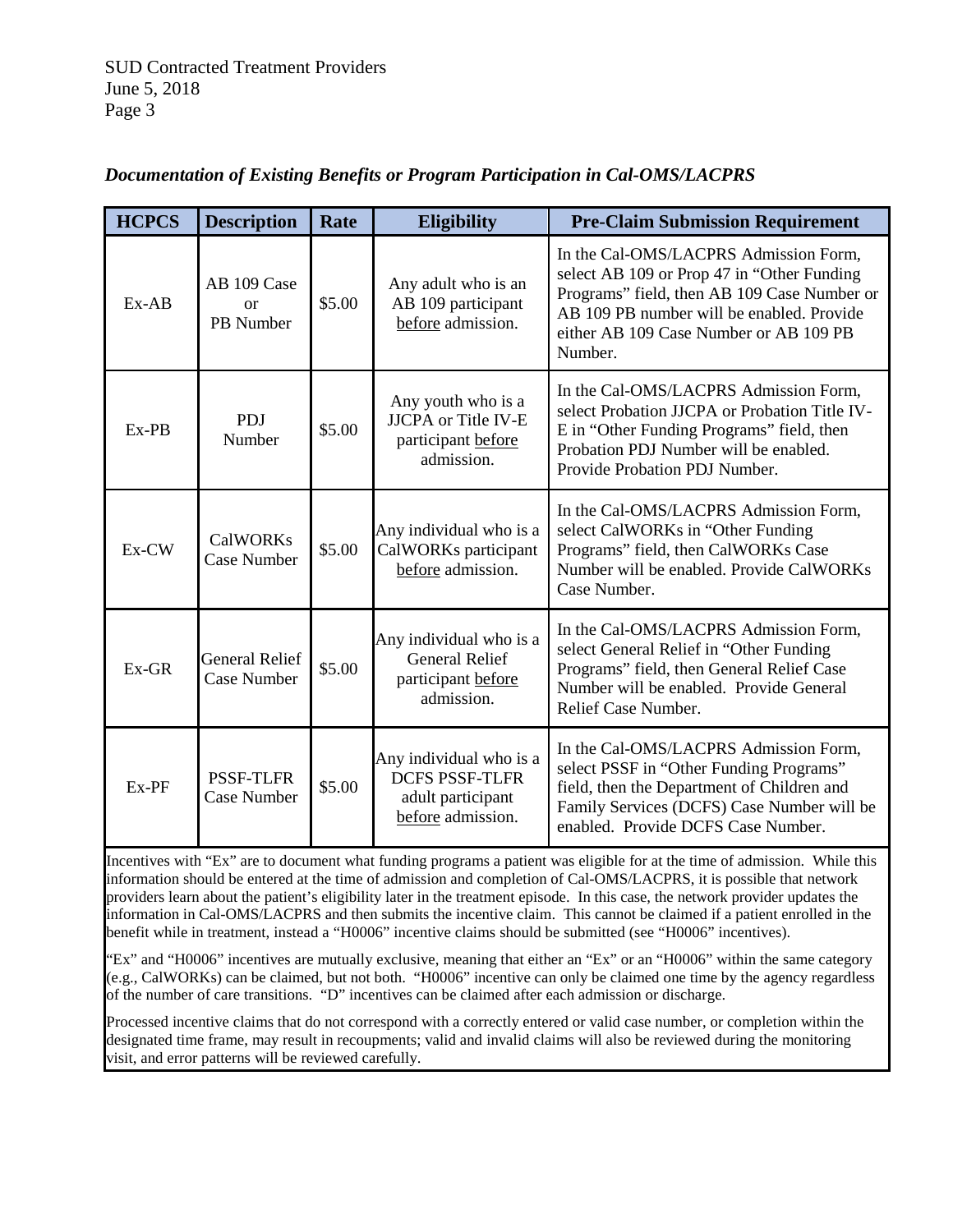| <b>HCPCS</b> | <b>Description</b>                                             | Rate    | <b>Eligibility</b>                                                                                                                | <b>Pre-Claim Submission Requirement</b>                                                                                                                                                                                                                    |
|--------------|----------------------------------------------------------------|---------|-----------------------------------------------------------------------------------------------------------------------------------|------------------------------------------------------------------------------------------------------------------------------------------------------------------------------------------------------------------------------------------------------------|
| H0006-MC     | Medi-Cal<br>(known)<br>federally as<br>Medicaid)<br>Enrollment | \$30.00 | Any individual who<br>acquired new<br>Medicaid benefits, or<br>whose Medicaid<br>benefits were<br>transferred after<br>admission. | (1) Application must be submitted online via the<br>Department of Public Social Services' (DPSS)<br>YourBenefitsNow webpage (not in-person).                                                                                                               |
|              |                                                                |         |                                                                                                                                   | (2) In the Cal-OMS/LACPRS Admission Form,<br>change the response under the "Is the client a<br>Medi-Cal beneficiary (eligibility determined)"<br>field from "Pending" to "Yes. Additionally,<br>you will need to enter the CIN number in the<br>CIN field. |
|              |                                                                |         |                                                                                                                                   | (3) On the Financial Eligibility form need to<br>delete "Applying to Medi-Cal" and add "DMC<br>Medi-Cal" as the primary guarantor.<br>Additionally, you should also have "LA<br>County-Non DMC" as the secondary guarantor.                                |
|              |                                                                |         |                                                                                                                                   | (4) Verify patient enrollment on AEVS or<br>provide a copy of patient's MCAL card. Upload<br>verification via the attachments function.                                                                                                                    |
| H0006-LA     | My Health LA<br>Enrollment                                     | \$30.00 | Any individual who<br>acquired new<br>My Health LA<br>benefits after<br>admission.                                                | (1) In the Cal-OMS/LACPRS Admission Form,<br>select My Health LA in "Other Funding<br>Programs" field, then My Health LA ID and My<br>Health LA Medical Home fields will be<br>enabled. Enter the My Health LA ID and My<br>Health LA Medical Home.        |
|              |                                                                |         |                                                                                                                                   | (2) Ensure Financial Eligibility form reflects<br>"LA County-Non DMC".                                                                                                                                                                                     |
|              |                                                                |         |                                                                                                                                   | (3) Upload verification of enrollment in MHLA<br>from Department of Health Services (DHS) or<br>the Medical Home.                                                                                                                                          |
| H0006-CW     | <b>CalWORKs</b><br>Enrollment                                  | \$20.00 | Any individual who<br>acquired new<br>CalWORKs benefits<br>after admission.                                                       | (1) Application must be submitted online via<br>DPSS' YourBenefitsNow webpage (not in-<br>person).                                                                                                                                                         |
|              |                                                                |         |                                                                                                                                   | (2) In the Cal-OMS/LACPRS Admission Form,<br>select CalWORKs in "Other Funding Programs"<br>field, then CalWORKs Case Number will be<br>enabled. Provide CalWORKs Case Number.                                                                             |
|              |                                                                |         |                                                                                                                                   | (3) Ensure Financial Eligibility form reflects all<br>funding sources for which patient is eligible.                                                                                                                                                       |
|              |                                                                |         |                                                                                                                                   | (4) Upload verification of application<br>submission to DPSS.                                                                                                                                                                                              |

# *Documentation of Newly Acquired Benefits and Program Participation in Cal-OMS/LACPRS*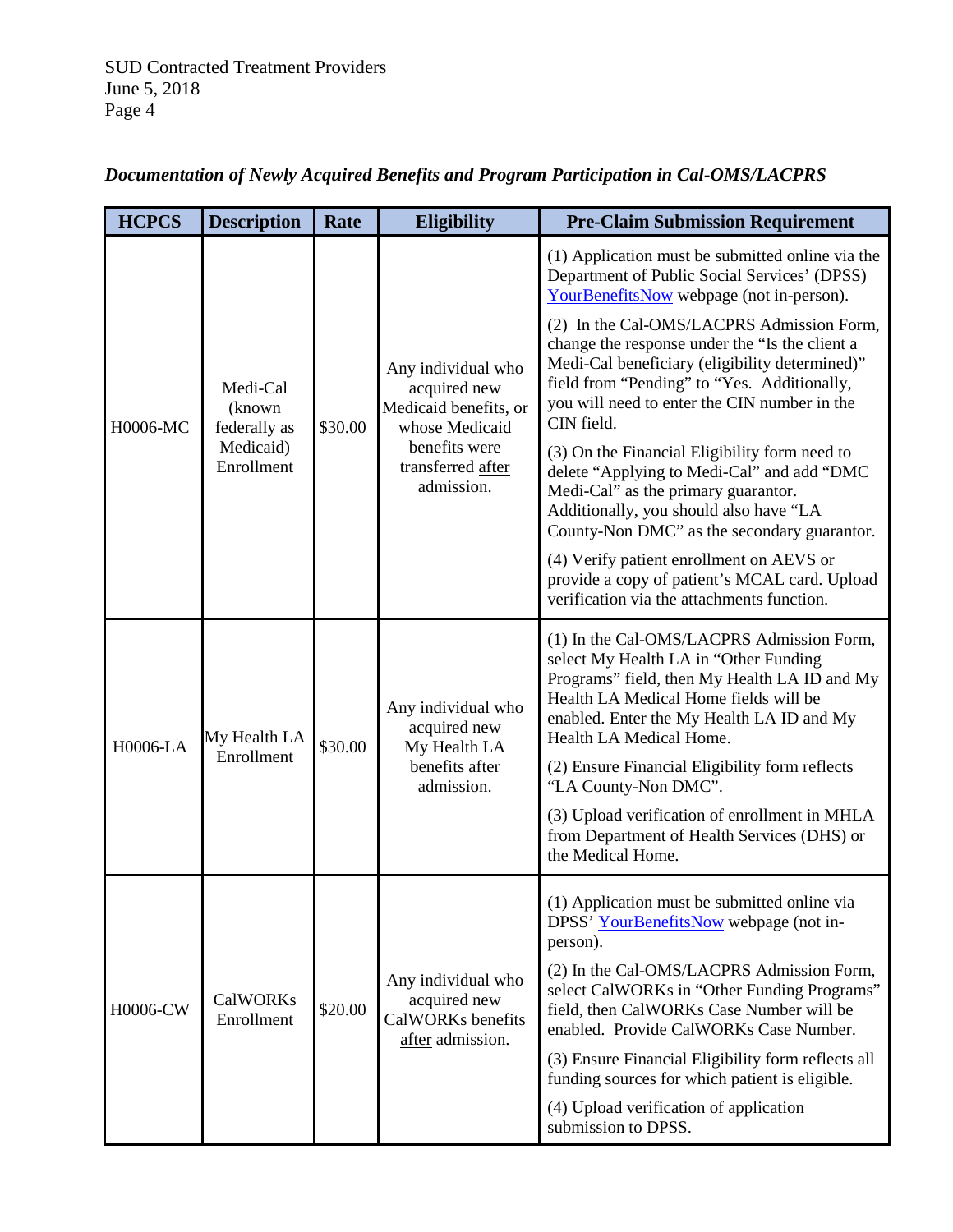| <b>H0006-GR</b> | General Relief<br>(GR)<br>Enrollment | \$20.00 | Any individual who<br>acquired new<br>GR benefits after<br>admission.       | (1) Application must be submitted online via<br>DPSS' YourBenefitsNow webpage (not in-<br>person).<br>(2) In the Cal-OMS/LACPRS Admission Form,<br>select General Relief in "Other Funding"<br>Programs" field, then General Relief Case<br>Number will be enabled. Provide General<br>Relief Case Number.<br>(2) Ensure Financial Eligibility form reflects all<br>funding sources for which patient is eligible.<br>(3) Upload verification of application<br>submission to DPSS. |
|-----------------|--------------------------------------|---------|-----------------------------------------------------------------------------|-------------------------------------------------------------------------------------------------------------------------------------------------------------------------------------------------------------------------------------------------------------------------------------------------------------------------------------------------------------------------------------------------------------------------------------------------------------------------------------|
| H0006-CF        | CalFresh                             | \$5.00  | Any individual who<br>acquired new<br>CalFresh benefits<br>after admission. | (1) Application must be submitted online via<br>DPSS' YourBenefitsNow webpage (not in-<br>person).<br>(2) Upload verification of application<br>submission to DPSS.                                                                                                                                                                                                                                                                                                                 |

"Ex" and "H0006" incentives are mutually exclusive, meaning that either an "Ex" or an "H0006" within the same category (e.g., CalWORKs) can be claimed within a treatment episode, but not both. "H0006" incentive can only be claimed one time by the agency regardless of the number of care transitions. "D" incentives can be claimed after each admission or discharge.

Processed incentive claims that do not correspond with a correctly entered or valid case number, or completion within the designated time frame, may result in recoupments; valid and invalid claims will also be reviewed during the monitoring visit, and error patterns will be reviewed carefully.

Incentives with "H0006" are to document when the network provider helps patients navigate the benefits application and enrollment process. Since benefits will be acquired after the patient has initiated treatment services, the network provider will need to update the information into Cal-OMS/LACPRS and then submit the incentive claims. These incentive(s) can be claimed in addition to any claims for case management.

## *Documentation of Timely Sage Data Entry and Accuracy*

| <b>HCPCS</b> | <b>Description</b>           | Rate    | <b>Eligibility</b>    | <b>Pre-Claim Submission Requirement</b>                                                                  |
|--------------|------------------------------|---------|-----------------------|----------------------------------------------------------------------------------------------------------|
| $D-AD$       | Admission<br>Data $-7$ Days  | \$10.00 | Any new admission.    | Every Cal-OMS/LACPRS data field accurately<br>entered within 7 days of admission date.                   |
| D-DC         | Discharge Data<br>- Same Day | \$10.00 | Any new<br>discharge. | Every Cal-OMS/LACPRS data field entered on<br>the discharge date (excludes administrative<br>discharge). |

Processed incentive claims that do not correspond with a correctly entered or valid case number, or completion within the designated time frame, may result in recoupments; valid and invalid claims will also be reviewed during the monitoring visit, and error patterns will be reviewed carefully.

Incentives with "H0006" are to document when the network provider, helps patients navigate the benefits application and enrollment process. Since benefits will be acquired after the patient has initiated treatment services, the network providers